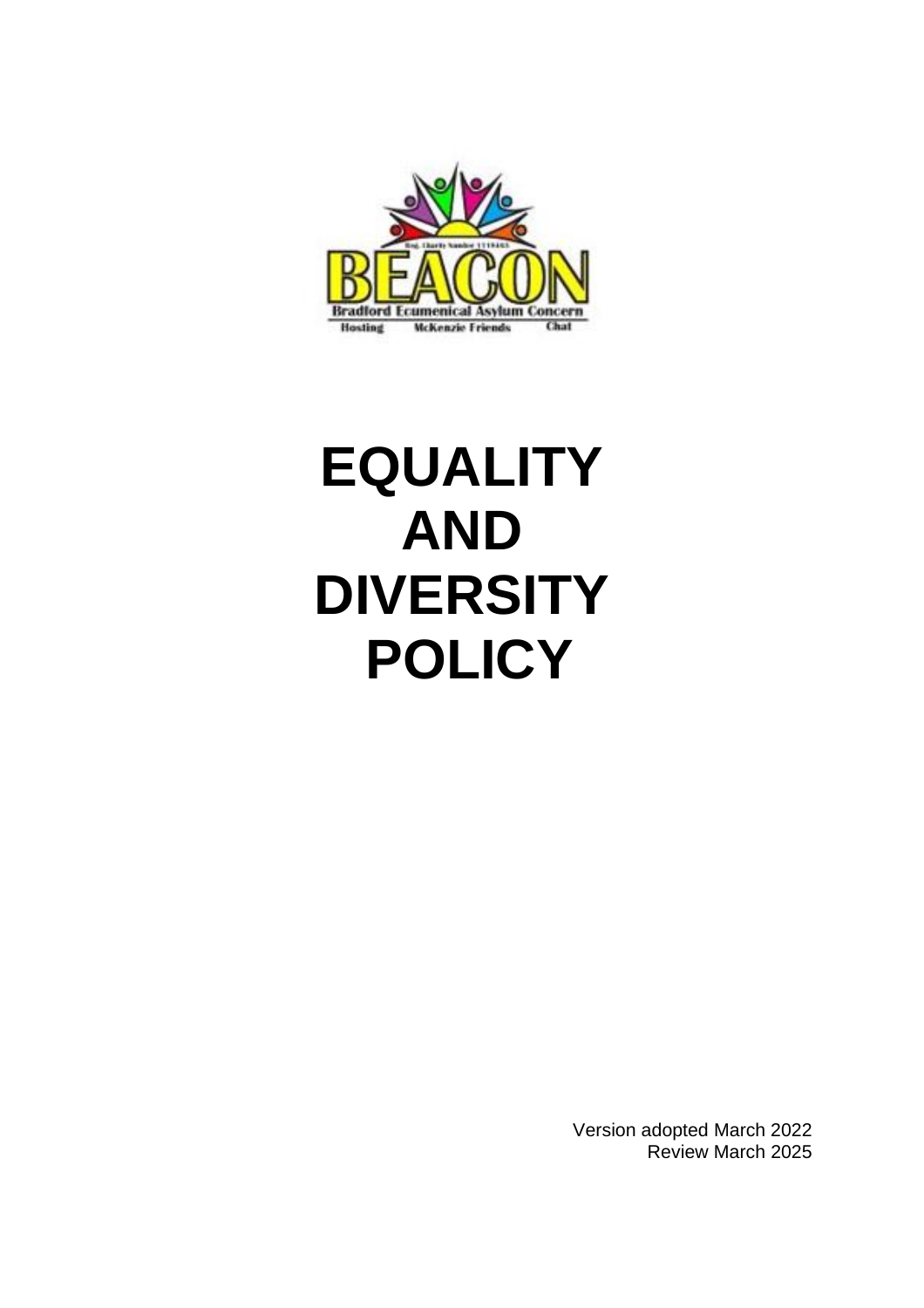# **BEACON Equality and Diversity Policy**

## **1. Purpose and objective**

BEACON is an explicitly ecumenical Christian charity, but it seeks to recruit staff, trustees and volunteers from all sectors of the community who are in sympathy with its vision and objectives.

This policy sets out the process for ensuring equality of opportunity and respect for diversity, and preventing unlawful discrimination in our relationship with our service users and others. The requirements apply in relation to age, disability, gender and/or gender reassignment, marital status and civil partnership, pregnancy and maternity, race or racial group (including colour, nationality and ethnic or national origins), religion or belief, and sexual orientation.

Everyone must contribute to compliance with these requirements, for example by treating each other fairly and with respect, by embedding BEACON's values into their work, and by challenging inappropriate behaviour and processes. This policy has been produced in accordance with general law set out in legislation, including the Equality Act 2010.

BEACON is committed to eliminating discrimination, and to promoting equality and diversity in its own policies, practices and behaviours and in those areas in which it has influence. This applies to all aspects of BEACON's dealings with members of staff, volunteers, service users and third parties. BEACON is fully committed to a policy of treating everyone equally.

## **2. Policy Statements:**

- 2.1 BEACON will treat everyone fairly and equally and with the same attention, courtesy and respect and will not discriminate without lawful cause against any person, nor victimise or harass anyone on the grounds of their race or racial group (including colour, nationality and ethnic or national origins), gender and/or gender reassignment, sexual orientation, marital status or civil partnership, religion or belief, age, pregnancy or disability.
- 2.2 BEACON will take such steps and make such reasonable adjustments as are necessary in all circumstances in order to prevent any staff, volunteers, service users and third parties from being placed at a substantial disadvantage in comparison with those who are not disabled.
- 2.3 BEACON will take all reasonable steps to employ, and train people on the basis of their experience, abilities and qualifications without regard to race or racial group (including colour, nationality and ethnic or national origins), gender and/or gender reassignment, sexual orientation, marital status or civil partnership, religion or belief, age, pregnancy or disability. In this policy, these are known as the "protected characteristics".
- 2.4 BEACON will also take all reasonable steps to provide an environment in which everybody is treated with respect and dignity and that is free from harassment and bullying based upon the protected characteristics. Everyone is responsible for conducting themselves in accordance with this policy.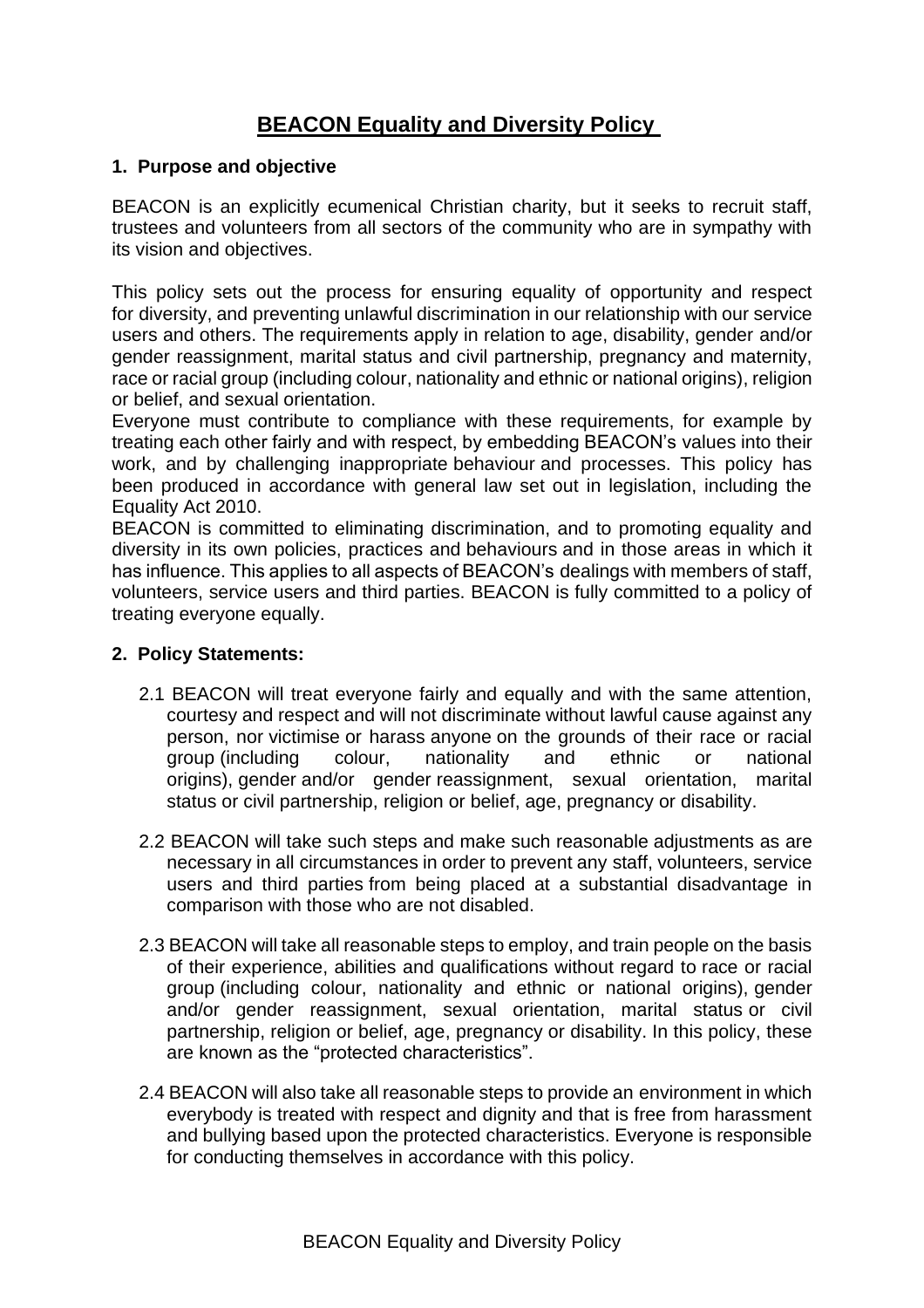- 2.5 BEACON will not condone or tolerate any form of harassment, whether engaged in by employees, volunteers, service users or by outside third parties who work with BEACON, such as clients, contractors and suppliers or partner agencies.
- 2.6 Everybody has a duty to co-operate with BEACON to make sure that this policy is effective in ensuring equal opportunities and in preventing discrimination, harassment or bullying. Disciplinary action will be taken against anyone who is found to have committed an act of improper or unlawful discrimination, harassment, bullying or intimidation. Serious breaches of this equality and diversity policy will be treated as potential gross misconduct and could render an employee liable to summary dismissal, or a volunteer unable to be involved in future activities of BEACON.
- 2.7 BEACON will also take appropriate action against any third parties who are found to have committed an act of improper or unlawful harassment against any staff, volunteers or service users of BEACON.

# **3. Regulation and legislation**

In developing and implementing its equality and diversity policy, BEACON will comply with the Equality Act 2010 and with any future anti-discrimination legislation and associated codes of practice.

The Act defines the various kinds of discrimination with reference to the characteristics which are protected under the Act. In summary the law requires that everybody has a right to be treated fairly. It also prohibits discrimination based on one of a number of protected characteristics.

#### **Protected characteristics are:**

- Disability
- Gender reassignment
- Marriage or civil partnership
- Pregnancy or maternity
- Race
- Religion or belief
- Sexual orientation
- Sex (gender)
- Age

#### **4. Direct discrimination**

Direct discrimination occurs when a person is treated less favourably than others without that characteristic are treated or would be treated, because of a protected characteristic. There is no need for a comparator, i.e. comparing this treatment to the treatment of someone without the protected characteristic. Example:

Dismissing a 70-year-old worker because of their age Direct discrimination also occurs: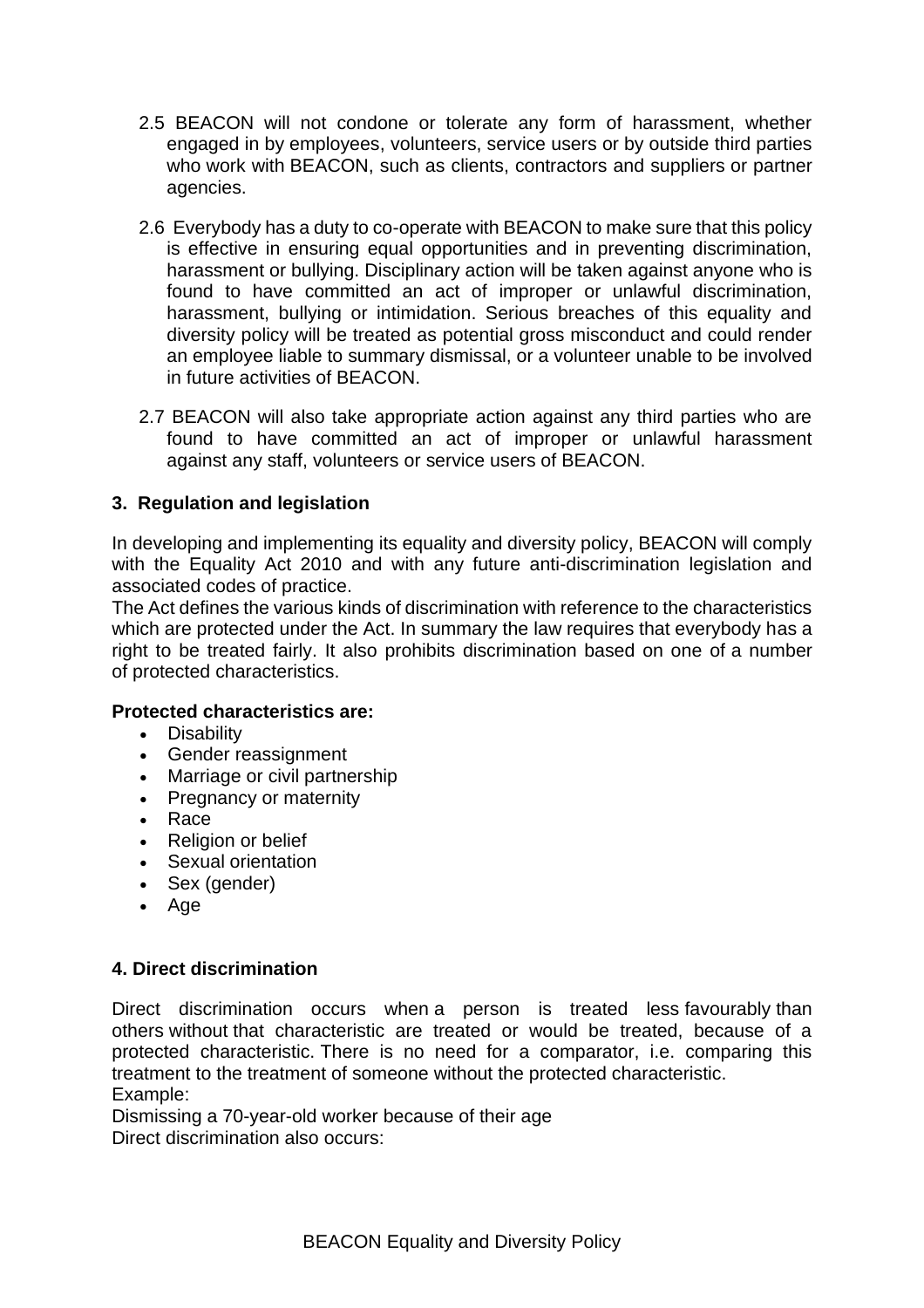• when someone is treated unfavourably because they are *associated* with someone with a protected characteristic, for example being married to someone with a protected characteristic. This is discrimination by *association.* • if someone thinks that you have a protected characteristic and treats you less favourably, whether true or not. This is direct discrimination by *perception.*

Examples with reference to disability:

- when treating a disabled person unfavourably because of something connected with their disability when this cannot be justified. This is known as discrimination *arising from a disability.*
- when failing to make reasonable adjustments for a disabled person.

BEACON will take all reasonable steps to eliminate direct discrimination in all aspects of its professional dealings.

#### **5. Indirect discrimination**

Indirect discrimination occurs where a seemingly neutral Provision, Criterion or Practice (PCP) or general rule has a disproportionate affect on one particular group with a protected characteristic, such as females or individuals of a specific race. An example of this would be requiring all promoted post holders to be 6 feet tall or more (the PCP) is indirectly discriminatory against women (given women are less likely to be able to comply with the PCP).

Equality legislation states that unlawful indirect discrimination exists where A (e.g. an employer) applies a PCP to B (e.g. an employee) if:

a) A applies or would apply the PCP to employees who do not have the same protected characteristic as B;

b) the PCP puts or would put employees with the protected characteristic at a particular disadvantage when compared with persons who do not have that characteristic;

c) the PCP puts or would put B at that disadvantage; *and*

d) A cannot show that the PCP is objectively justified.

BEACON will take all reasonable steps to eliminate indirect discrimination in all aspects of its professional dealings.

#### **6. Recruitment, advertising and selection**

The recruitment process for staff, trustees and volunteers will be conducted in such a way as to result in the selection of the most suitable person for the role in terms of relevant experience, abilities and qualifications. BEACON is committed to applying its equal opportunities policy statement at all stages of recruitment and selection.

Advertisements will aim to positively encourage applications from all suitably qualified and experienced people. When advertising job vacancies, in order to attract applications from all sections of the community, BEACON will, as far as reasonably practicable: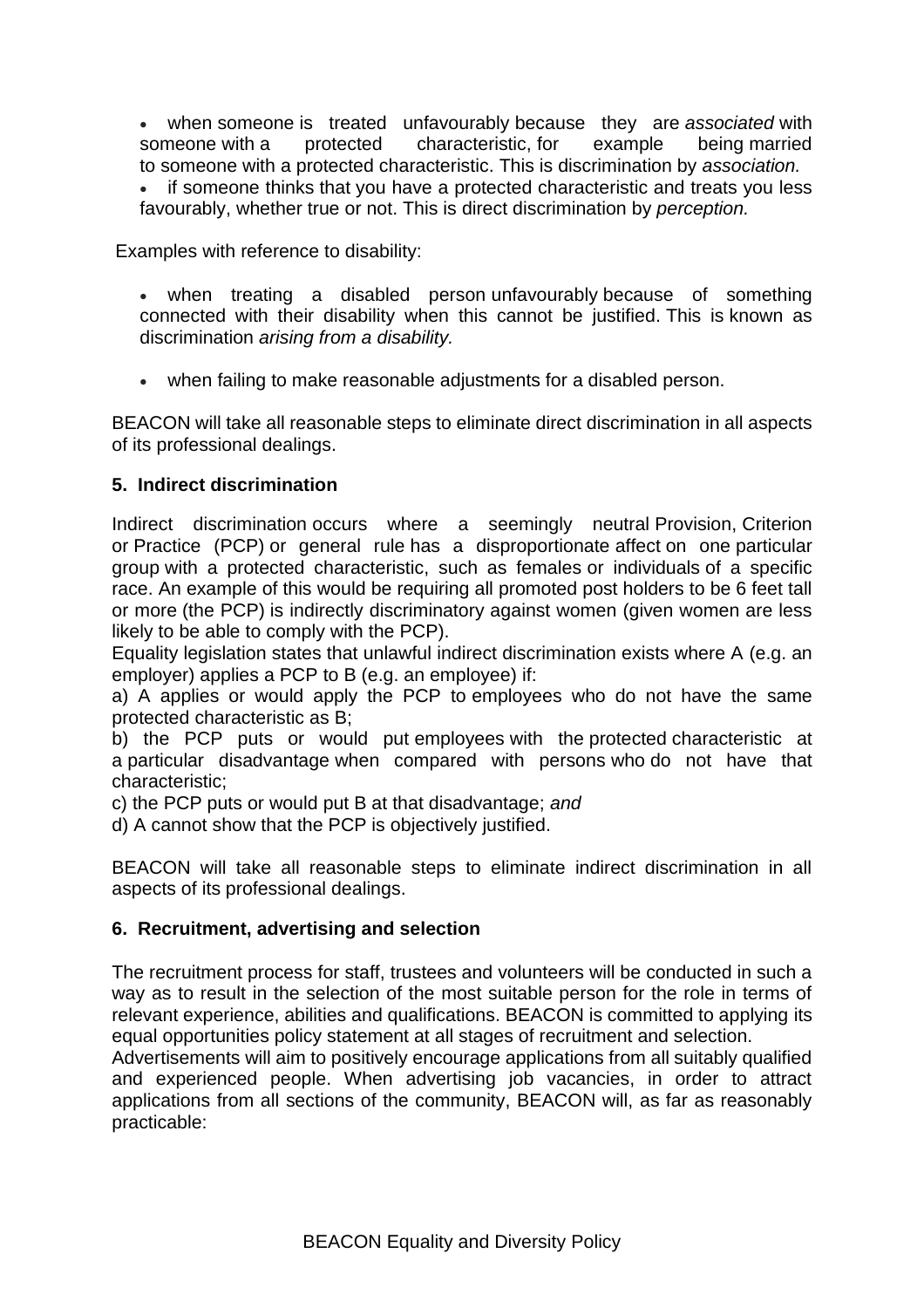• Ensure advertisements are not confined to those areas or publications which would exclude or disproportionately reduce the numbers of applicants with a particular protected characteristic

• Avoid setting any unnecessary provisions or criteria which would exclude a higher proportion of applicants with a particular protected characteristic.

# **7. Terms of employment, benefits, facilities and services**

All terms of employment, benefits, facilities and services will be reviewed from time to time, in order to ensure that there is no unlawful direct or indirect discrimination because of one or more of the protected characteristics.

BEACON trustees will have regard to its duty to make *reasonable* adjustments to work provisions and practices and where feasible to physical features of work premises or to provide auxiliary aids or services in order to ensure that service users, employees, volunteers or partners with a disability are not placed at a substantial disadvantage in comparison with persons who do not have a disability. No costs of any such adjustments will be passed on.

# **8. Bullying and harassment**

Bullying is offensive or intimidating behaviour or an abuse or misuse of power which undermines or humiliates a person. BEACON will not tolerate this in the workplace or in any work-related setting outside the workplace, for example, at workrelated social events.

An employee/volunteer/service user harasses another employee/volunteer/service user if they engage in unwanted conduct related to a protected characteristic, and the conduct has the purpose or effect of violating the other person's dignity, or creating an intimidating, hostile, degrading, humiliating or offensive environment for that other person.

An employee/volunteer/service user also harasses another employee/volunteer/service user if they engage in unwanted conduct of a sexual nature or that is related to gender or gender reassignment, and the conduct has the purpose or effect of violating the other person's dignity, or creating an intimidating, hostile, degrading, humiliating or offensive environment for that other person.

The unwanted conduct will still amount to harassment if it is based on the protected characteristic of a third party with whom the person is associated and not on the person's own protected characteristic, or if it was directed at someone other than the person, or even at nobody in particular, but it was witnessed. In addition, harassment can include cases where the unwanted conduct occurs because it is perceived that a person has a particular protected characteristic, when in fact they do not.

Conduct may be harassment whether or not the person intended to offend. Something intended as a "joke" or as "banter" may offend another person. Behaviour which a reasonable person would realise would be likely to offend will always constitute harassment without the need for someone having to make it clear that such behaviour is unacceptable, for example, touching someone in a sexual way. With other forms of behaviour, it may not always be clear in advance that it will offend a particular person, for example, office banter and jokes. In these cases, the behaviour will constitute harassment if the conduct continues after the person has